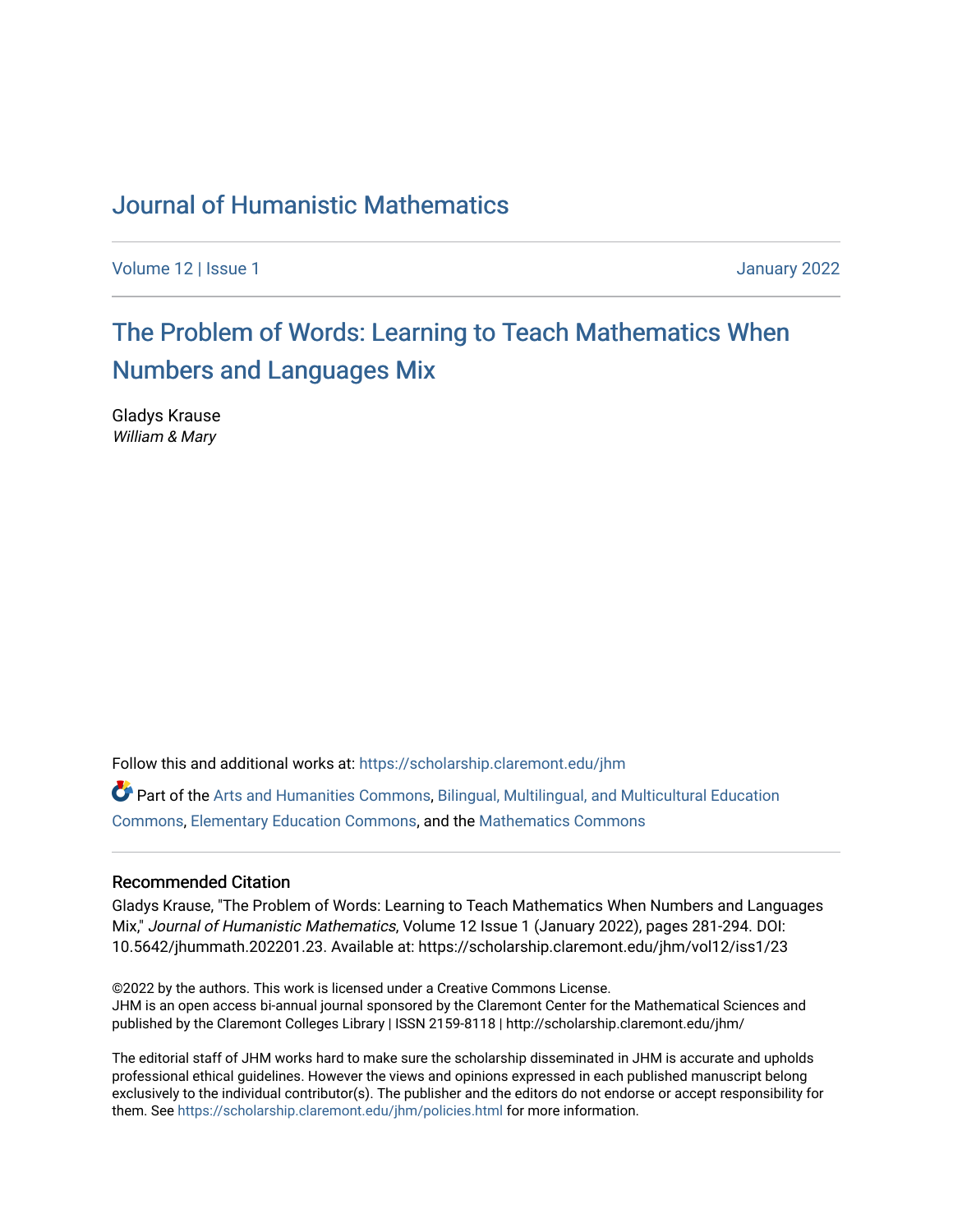# The Problem of Words: Learning to Teach Mathematics When Numbers and Languages Mix

Gladys Krause

School of Education, William & Mary, Williamsburg, Virginia, USA ghkrause@wm.edu

## Synopsis

In this piece I propose a perspective shift, from a simplified view of mathematics story problems to a more academically rigorous perspective that integrates mathematical proficiency and language practices crucial for educating bilingual students. The data presented in this article provide a window into what preparing bilingual pre-service teachers to teach mathematics might involve. I discuss issues that arise in the context of preparing Spanish-English bilingual pre-service teachers in a way that can inform their practice in linguistically and culturally diverse classrooms.

Keywords: bilingual education, pre-service teachers, elementary education, mathematics education

Sandra was a bilingual pre-service teacher (BPST) enrolled in my bilingual elementary mathematics methods course at a university in the southern United States. She was part of a cohort of 22 bilingual pre-service teachers seeking certification in elementary bilingual education. Sandra and most of her peers in the program were bilingual in Spanish and English and received all of their formal education in English, their second language. Spanish was a language they spoke only at home and used less and less often as they advanced in their education. By the time they arrived in my class, the majority of the BPSTs favored English over Spanish, at least in the classroom context, and it seemed evident that Spanish had become their second language.

[Journal of Humanistic Mathematics](http://scholarship.claremont.edu/jhm/) Volume 12 Number 1 (January 2022)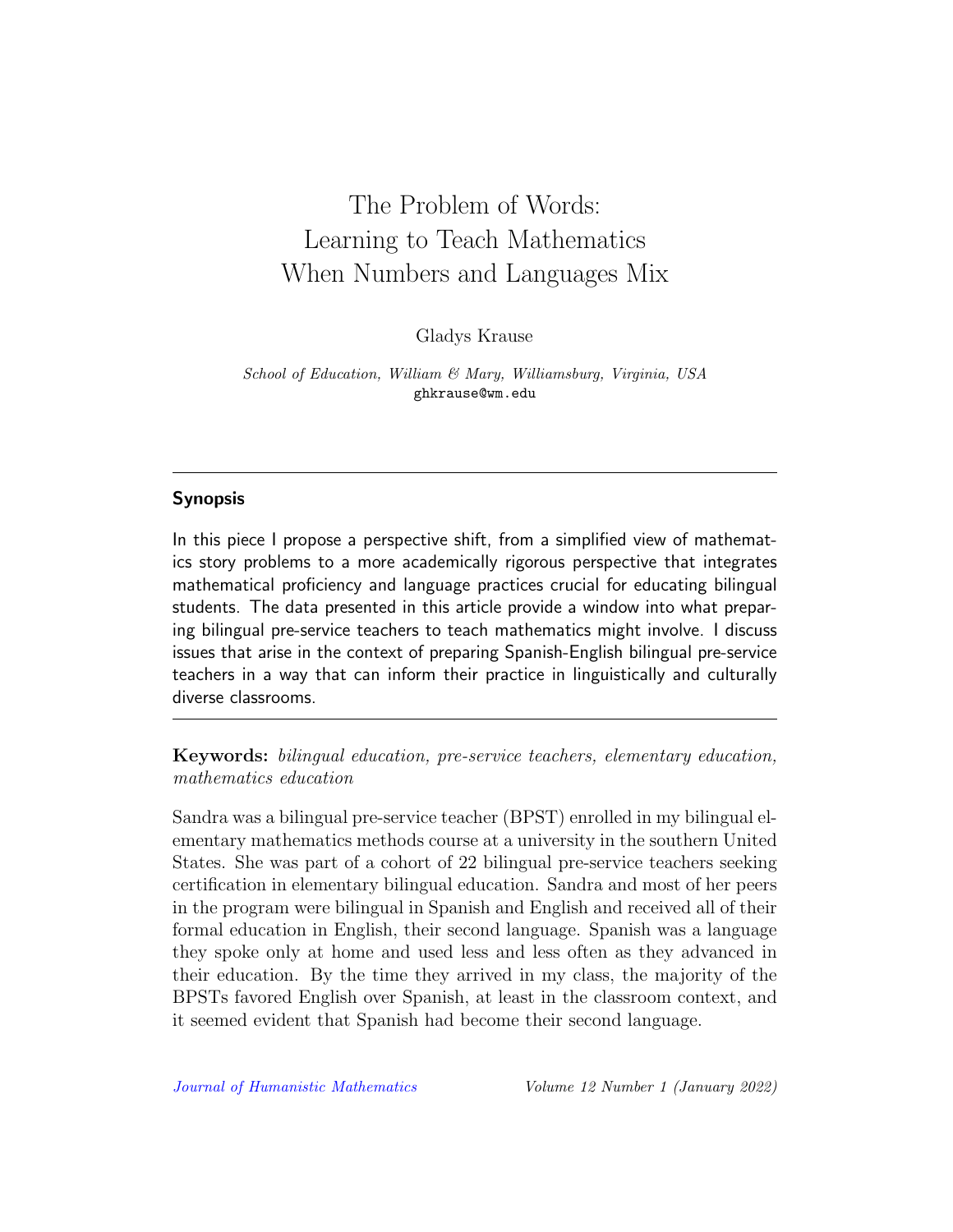As part of my math methods course, the BPSTs were required to create a series of word problems in both Spanish and English for the elementary students they would work with during the semester. In composing the problems, they were instructed to include three number choices, allowing for differentiation in the level of difficulty of the problems. In addition, they needed to provide a justification of why each number choice was a good fit for both the problem and the particular student with whom they were working.

The following was one of the problems written by Sandra:

Selena has her own slime business. Last week, she sold batches of slime, and this week she sold \_\_\_\_\_\_\_\_\_. How many batches of slime did Selena sell all together?

Selena tiene su propio negocio de slime. La semana pasada,  $vendi\acute{o}$  contenedores de slime, y esta semana vendió  $\Box$ . En total, ¿cuántos contenedores de slime vendió Selena?

The number choices Sandra chose for the problem were (12, 7), (31, 19), and (200, 130). She reasoned as follows for the appropriateness of these choices:

Para la primera opción, escogí 12 y 7 porque son fáciles de sumar, y quiero que se sienta cómoda en empezar a trabajar conmigo. Siento que para esta opción va a usar conteo de dedos, ya que son cantidades chicas. Para la segunda opción escogí 31 y 19, que son un poco más difícil. Para esta opción yo creo que lo va a resolver como:

> 31 + 19

Estos números los escogí porque requieren que reagrupe. Para la última opción escogí 200 y 130. Aunque parece ser más fácil que la segunda opción, en su entrevista la estudiante me dijo que sumar números con valor tan grande es algo que se le dificulta mucho.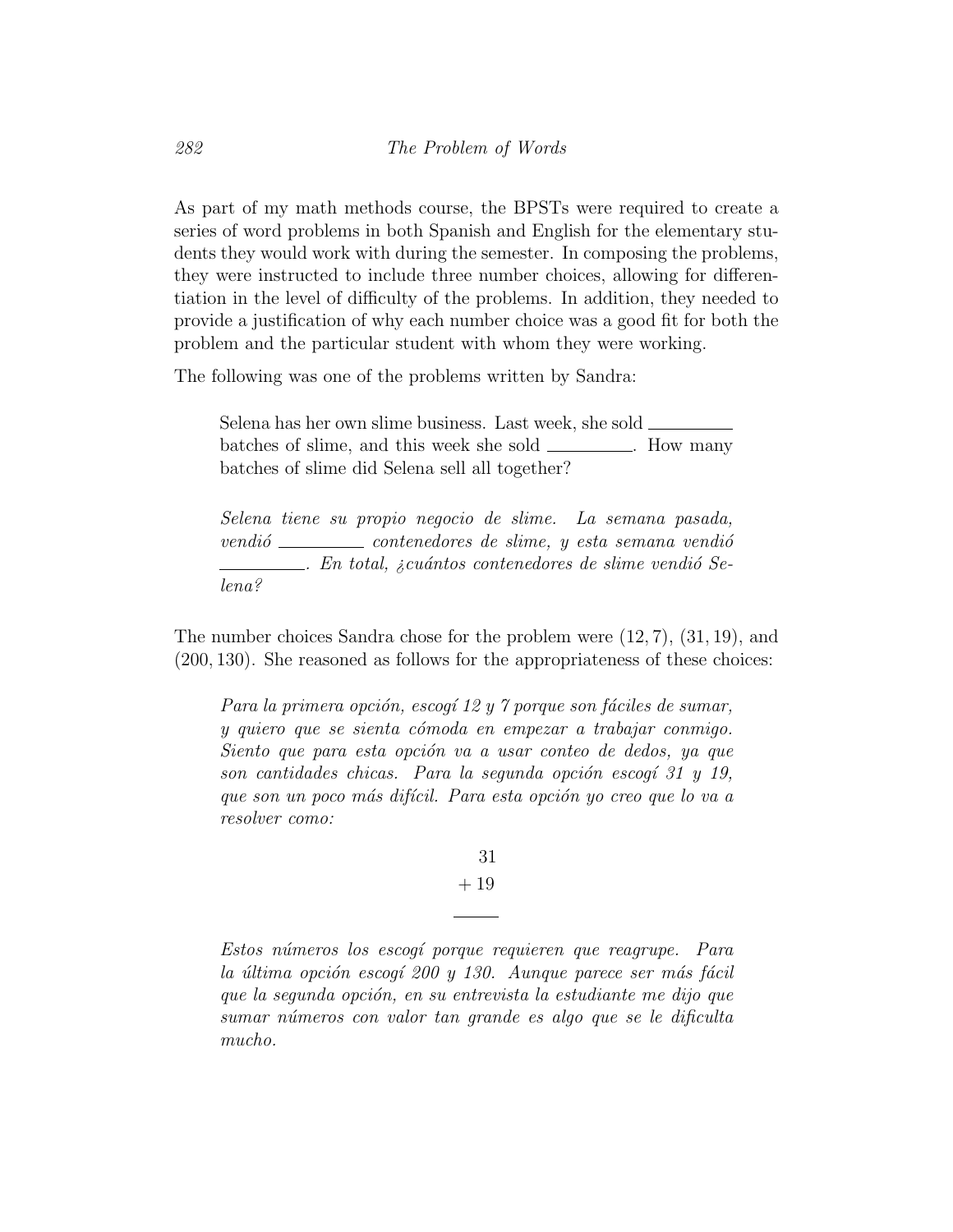[For the first option, I chose 12 and 7 because they are easy to add, and I want [the student] to feel comfortable in starting to work with me. I feel that for this option [the student] is going to use her fingers to count, since they are small quantities. For the second option I chose 31 and 19, which are a bit more difficult. For this option I think [the student] will solve it like:

> 31 + 19

These numbers I chose because they require regrouping. For the last option I chose 200 and 130. Although it seems to be easier than the second option, in her interview the student told me that adding numbers with such a large value is something that is very difficult for her.]

A number of questions came to my mind as I read the problem and her reasoning.

What is *slime*? Is there a word in Spanish for *slime*? What is a *contenedor*? As a native Spanish speaker myself, I noticed these two words the first time I saw the problem.

Regarding Sandra's number choices, why are 12 and 7 easier to add? If Sandra anticipated that the student would use her fingers to add the first number set, why didn't she also expect the student to use her fingers to add the second? If it is difficult for the student to add three-digit numbers, why did Sandra give her an addition problem with three-digit numbers? How did Sandra know these numbers were a good fit for the student with whom she was working?

The purpose of this article is not to answer the questions above. Rather, in this article I will explore two themes that arise when searching for answers to the questions above: (1) word choice, and (2) selection of numbers when writing word problems for elementary school students.

My intention is not to present a generalization or recipe for teaching; as Bar-well [\[3\]](#page-12-0) observed, "[l]anguage, learning and society are too complex for that" (page 2). Instead, I propose shifting from a simplified view of mathematics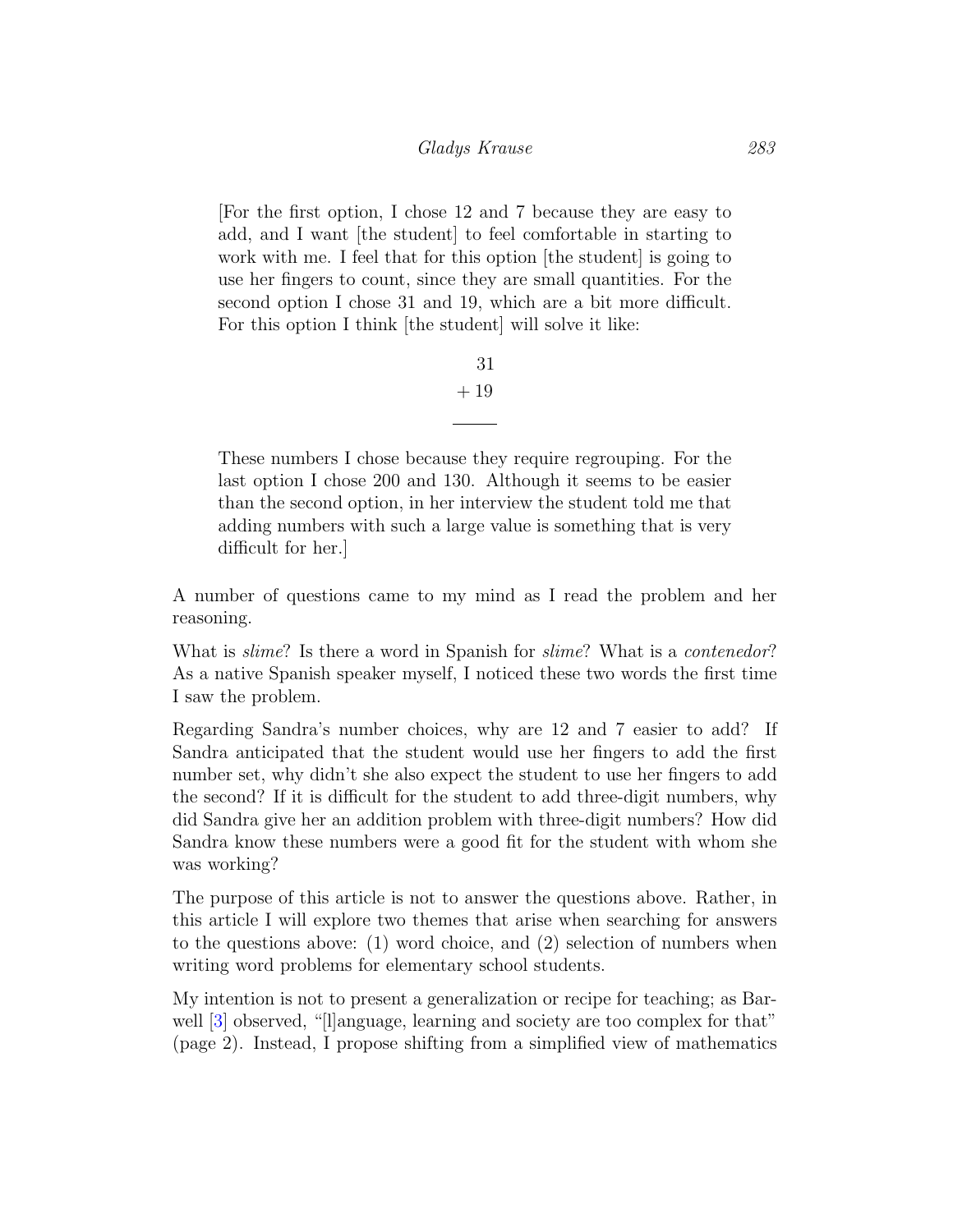story problems to a more academically rigorous perspective that integrates mathematical proficiency and language practices crucial for educating bilingual students. Sandra's problem provides an exemplary window into what preparing BPSTs might involve. In this paper I discuss issues that arise in the context of preparing Spanish-English bilingual pre-service teachers in a way that can inform their practice in linguistically and culturally diverse classrooms.

Research and policy have repeatedly called for mathematics instruction for bilingual students that maintains high standards and high cognitive demand [\[21,](#page-13-0) [23\]](#page-14-0). However, the presumption that instruction will take place in English only still underlies this call. Moreover, while researchers agree that the goals of high-cognitive-demand instruction and high standards for teaching and learning mathematics should apply to bilingual students and the preparation of future bilingual teachers, few studies have addressed certain common issues arising in practice in a way that offers practical and executable solutions. This paper intends to make a small contribution in this direction.

## 1. A Word on Terminology

Throughout this article I use the term "bilingual" to refer to students, classrooms, pre-service teachers, and teachers who speak both English and Spanish, and "Spanish-English bilingual classrooms" to describe classrooms that intentionally serve the needs of Spanish-speaking bilingual students [\[12,](#page-13-1) [18\]](#page-13-2). I use the phrase "second language" to refer to students, teachers, or preservice teachers actively engaged in learning English (if Spanish is their first language) or Spanish (if English is their first language). Finally, I use the term "Latinx" instead of "Latino" to be more inclusive of diverse genders and identities in referring to any person of Latin American descent residing in the United States.

#### 2. Background

The research literature identifies word problems as the task most investigated by researchers interested in the teaching and learning of mathematics with bilingual learners  $[1, 4, 9, 22]$  $[1, 4, 9, 22]$  $[1, 4, 9, 22]$  $[1, 4, 9, 22]$  $[1, 4, 9, 22]$  $[1, 4, 9, 22]$  $[1, 4, 9, 22]$ . Barwell  $[4]$  notes that this interest positions word problems at the intersection of mathematics and language use.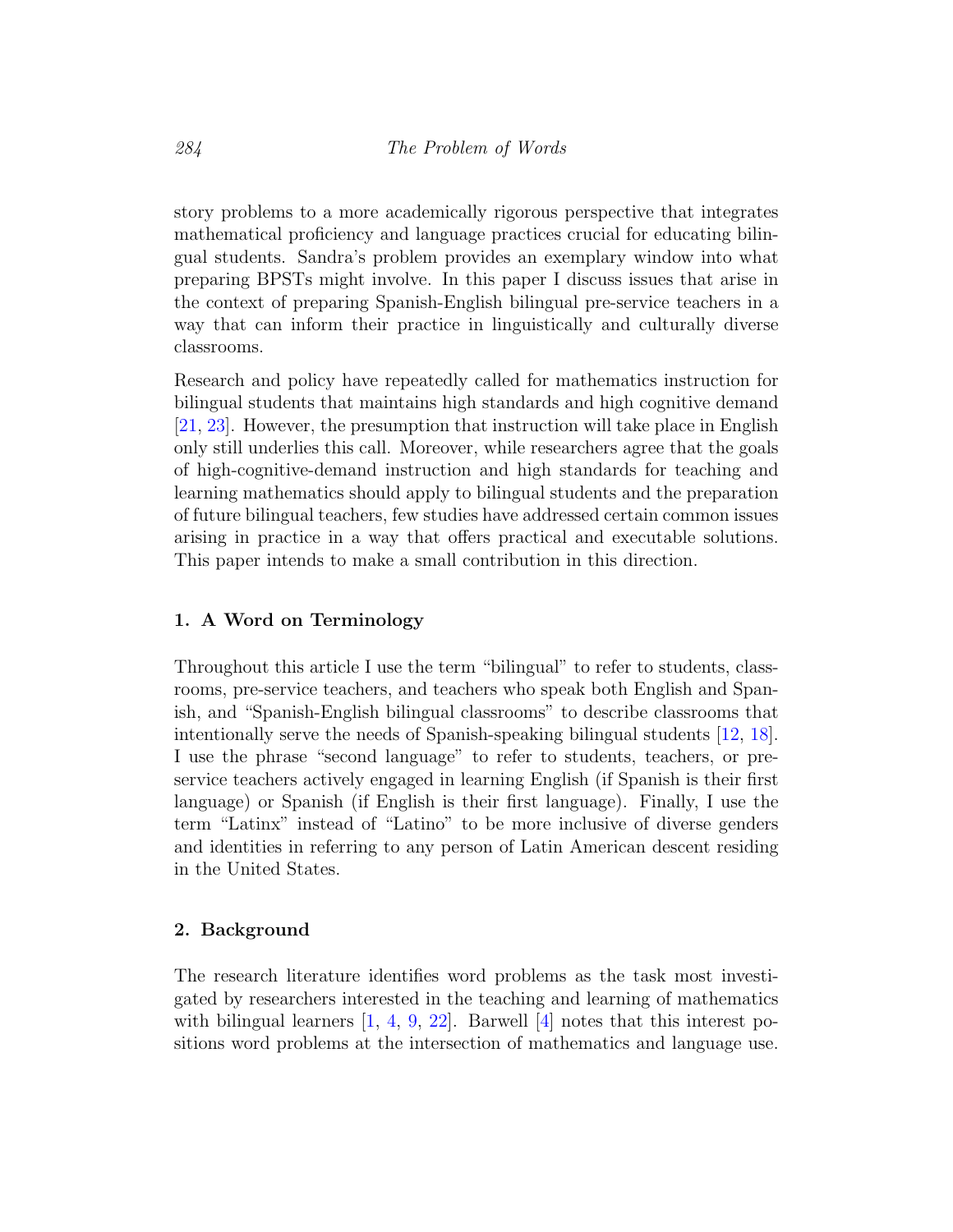He describes this intersection as demanding a higher level of thinking from bilingual students, who need to balance specific linguistic forms (e.g. vocabulary such as slime and batches, but also more complicated grammatical structures) with an understanding of different scenarios (e.g., is "selling batches of slime" a culturally salient situation for the student?) in a mathematics context.

Teaching mathematics through word problems has become increasingly valued as an approach to mathematics instruction  $[5, 16, 24]$  $[5, 16, 24]$  $[5, 16, 24]$  $[5, 16, 24]$  $[5, 16, 24]$ , mainly because using a problem-based approach suggests that students can make connections between mathematical ideas that are familiar to them by solving these problems in a variety of ways. However, the complexity involved in parsing the linguistic form used in the statement of a particular problem while making connections with the relevant mathematics is not addressed in the theory supporting problem-based instruction. Moreover, the complexity involved in composing problems that balance these considerations has not been discussed as broadly in the research.

To chip away at this complexity, educators have recognized the need to identify the knowledge and skill base required to prepare early educators to work effectively with bilingual children [\[10,](#page-12-4) [26\]](#page-14-2). Zavala [\[25\]](#page-14-3) states, "as teacher educators, we need to strive towards helping our pre-service teachers develop the ability to focus on the math content and equitable participation of students from different racial and linguistic backgrounds simultaneously, and give them tools to do so" (page 63). However, research discussions of practical tools for this skill base are few and far between.

My work here, focusing on bilingual issues surrounding number choice in word problems, responds to this need. Mathematics educators must provide BPSTs with the tools to develop mathematics word problems that contribute effectively to preparing the bilingual students they serve. Because of the bilingual nature of this work, language is naturally foregrounded. However, language is not the only factor we need to consider when learning how to write mathematics word problems. The numbers in the problem also play an important role in determining the content and level of difficulty that these word problems are meant to address  $[6, 17]$  $[6, 17]$  $[6, 17]$ .

Land [\[17\]](#page-13-5) identified four components of creating story problems; these are: (a) deciding what mathematics the problem should address, (b) selecting a type of problem, (c) choosing a story context, and (d) choosing numbers.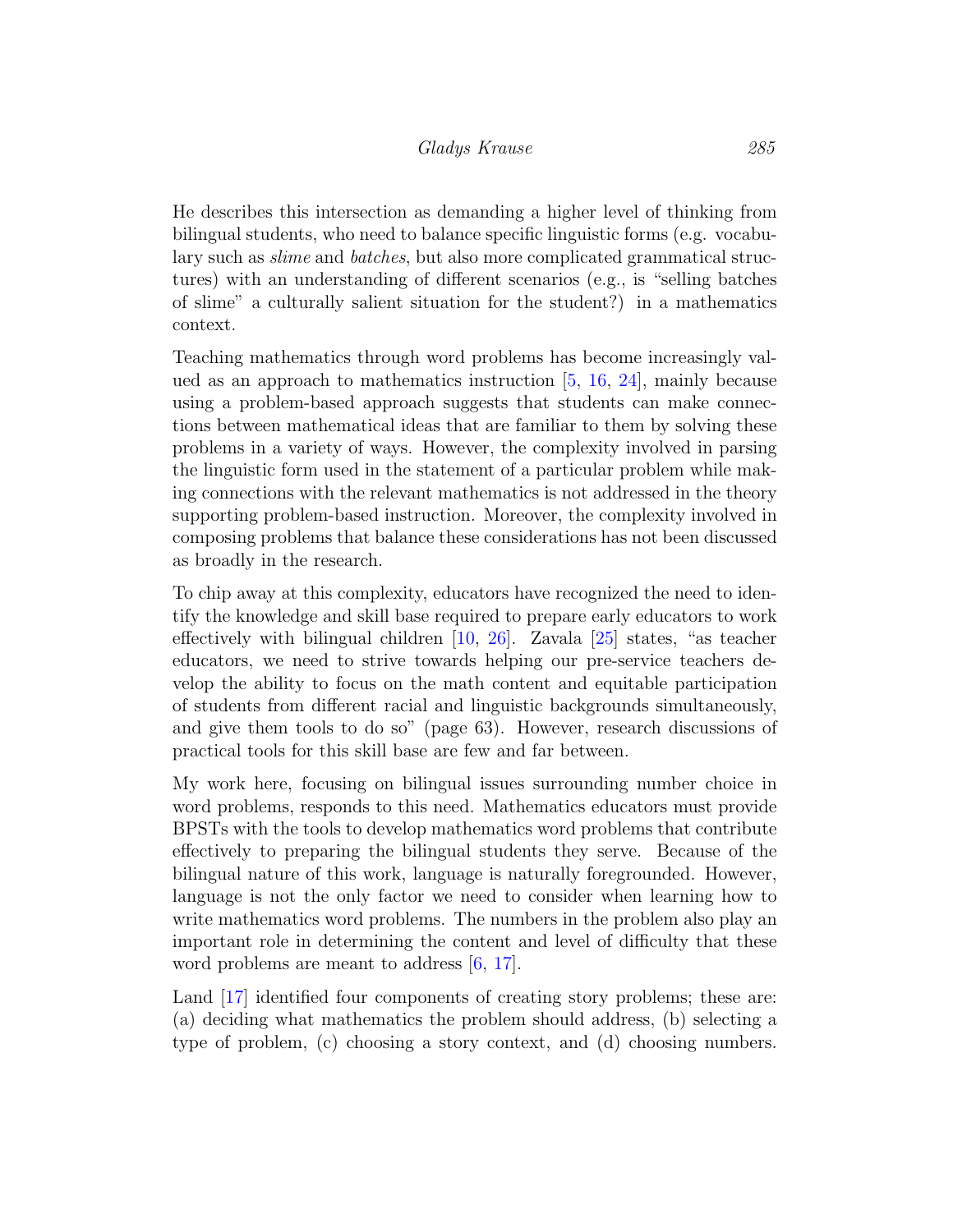Each component can influence how accessible a problem is for a student as well as the mathematics the problem addresses. However, when teachers plan problems for instruction, they may or may not attend to these components; if they do, their decisions may be informed by a variety of considerations.

In this paper, I analyze the considerations two cohorts of BPSTs identified as influencing how they wrote story problems and the numbers they selected for such problems. The problems I discuss are drawn from the BPSTs' classroom work over the course of a semester, their reflections after writing the problems and interviewing students, and the justifications they provided for their own instructional decisions in selecting the problem type and numbers.

## 3. Classroom Setting and Writing Problems

The problems discussed here come from a course I taught during Spring 2018 for two cohorts of BPSTs. One class had 22 students, 20 of whom identified as Latinx or Hispanic and two of whom identified as White. The other class had nine students, seven of whom identified as Latinx and two of whom identified as White. All 31 students were Spanish-English bilingual, a requirement to enter the program. I taught this class completely in Spanish.

In my course we explored what it means to learn and teach mathematics with understanding and how we can help students from diverse cultural, racial, social, and linguistic backgrounds appreciate its beauty and power. I placed particular emphasis on how children think about mathematics and on learning to use what we know about children's thinking to design and adapt instructional tasks. We also discussed the roles of students and teachers in the classroom and how to foster an equitable classroom environment that encourages rich discussion of mathematics.

The required textbook was Children's Mathematics: Cognitively Guided Instruction [\[7\]](#page-12-6), I also used excerpts from The Impact of Identity in K-8 Mathematics Learning and Teaching: Rethinking Equity-Based Practices [\[2\]](#page-11-1); Elementary and Middle School Mathematics: Teaching Developmentally [\[24\]](#page-14-1); and Beyond Good Teaching: Advancing Mathematics Education for ELLs [\[8\]](#page-12-7), as well as articles from various journals. In preparing to interview students, BPSTs viewed video examples of clinical interviews; read a chapter on conducting clinical interviews [\[13\]](#page-13-6); and had substantial conversations about problem types, students' mathematical strategies, and how teachers can elicit mathematical thinking through questioning.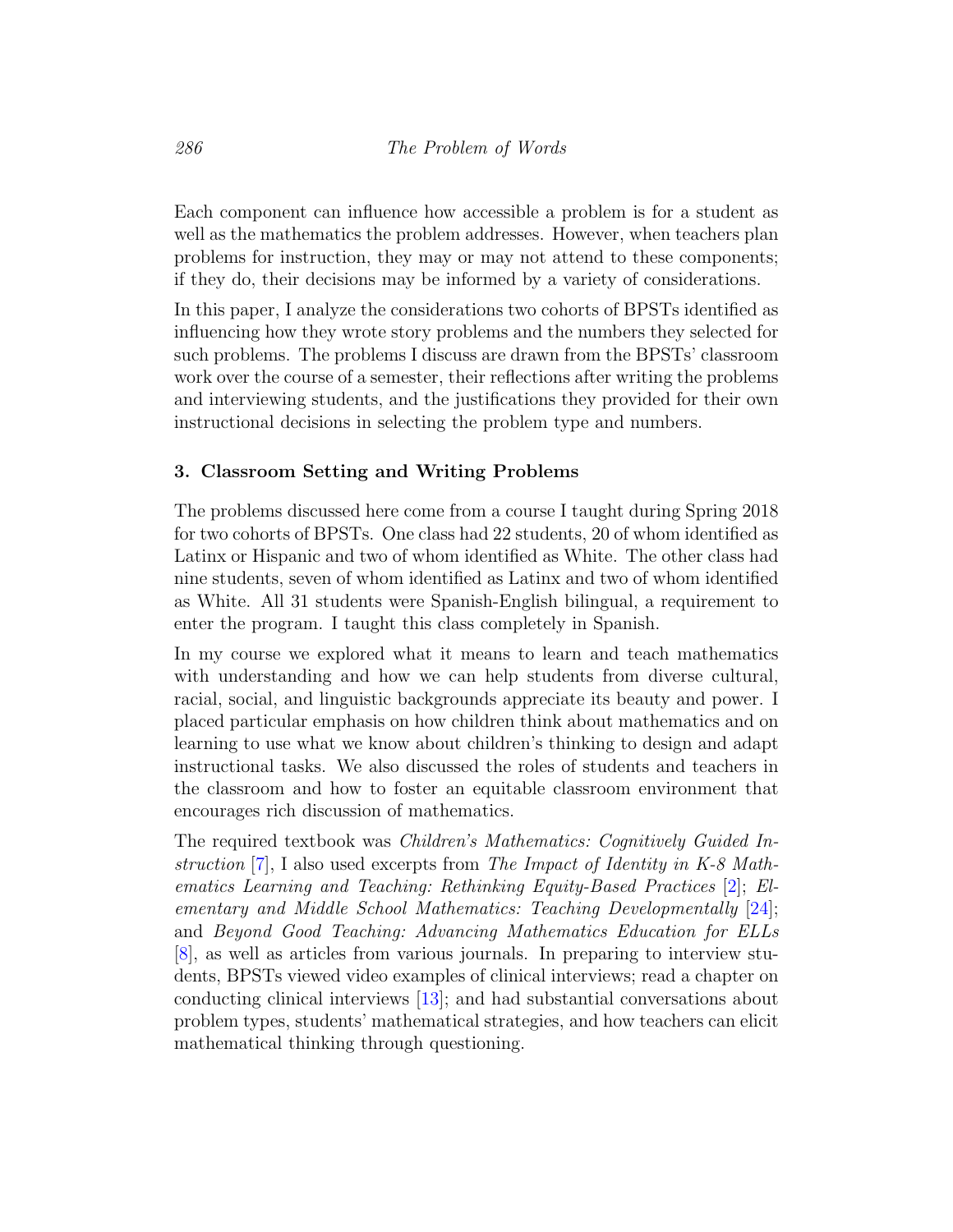The set of problems discussed here comes from an assignment in this course that required the BPSTs to write a set of problems for a target student at their placement. They were asked to explain their reasoning for the problem type, the context, and the numbers they chose for that particular student. They were instructed to write the problem in both English and Spanish.

In the process of creating word problems, language, culture, and content can quickly become tightly intertwined. I chose to present this particular set of problems to illustrate how this intertwining occurred commonly in the context of my class. Although my students represent only a small fraction of the broader corpus of general BPSTs, they nevertheless provide exemplars of certain types of difficulties and their possible resolutions.

## 4. Analysis of Language and Mathematics Content

## 4.1. Use of Language to Develop Mathematics Tasks

Hiebert *et al.* [\[15\]](#page-13-7) identified three components of word problems that generally make problem-based teaching productive: (1) the problem is accessible to a range of students, (2) the problem can be solved in different ways, and (3) the problem addresses worthwhile mathematics. Sandra's problem addresses worthwhile mathematics. It is a Join Result Unknown [\[7\]](#page-12-6) problem appropriate for the grade level and student with whom she was working. The problem can be solved in different ways, inasmuch as the student can use multiple strategies to solve the problem.

The accessibility of the problem, however, could be affected by its contexts. Slime, that sticky substance you can mold and play with that seems to be popular among elementary school children, is not called slime in Spanish. A search of a popular Spanish-English dictionary [\[19\]](#page-13-8) representing regional Spanish variations from countries in Central and South America brings up the words *limo*, *baba*, *lodo*, *cieno*, or *légamo* as possible translations for *slime*. In other words, generally slime is not the word used in Spanish to describe slime.

Moreover, an informal survey of people from Perú, Colombia, Panamá, El Salvador, México, and Chile regarding what they understand from the words limo, baba, lodo, cieno, or légamo yields a diverse range of referents, such as dirt, saliva, bog, etc. In the context of the word problem, then, slime serves as a coinage: it has no meaning beyond Sandra's intended referent, slime.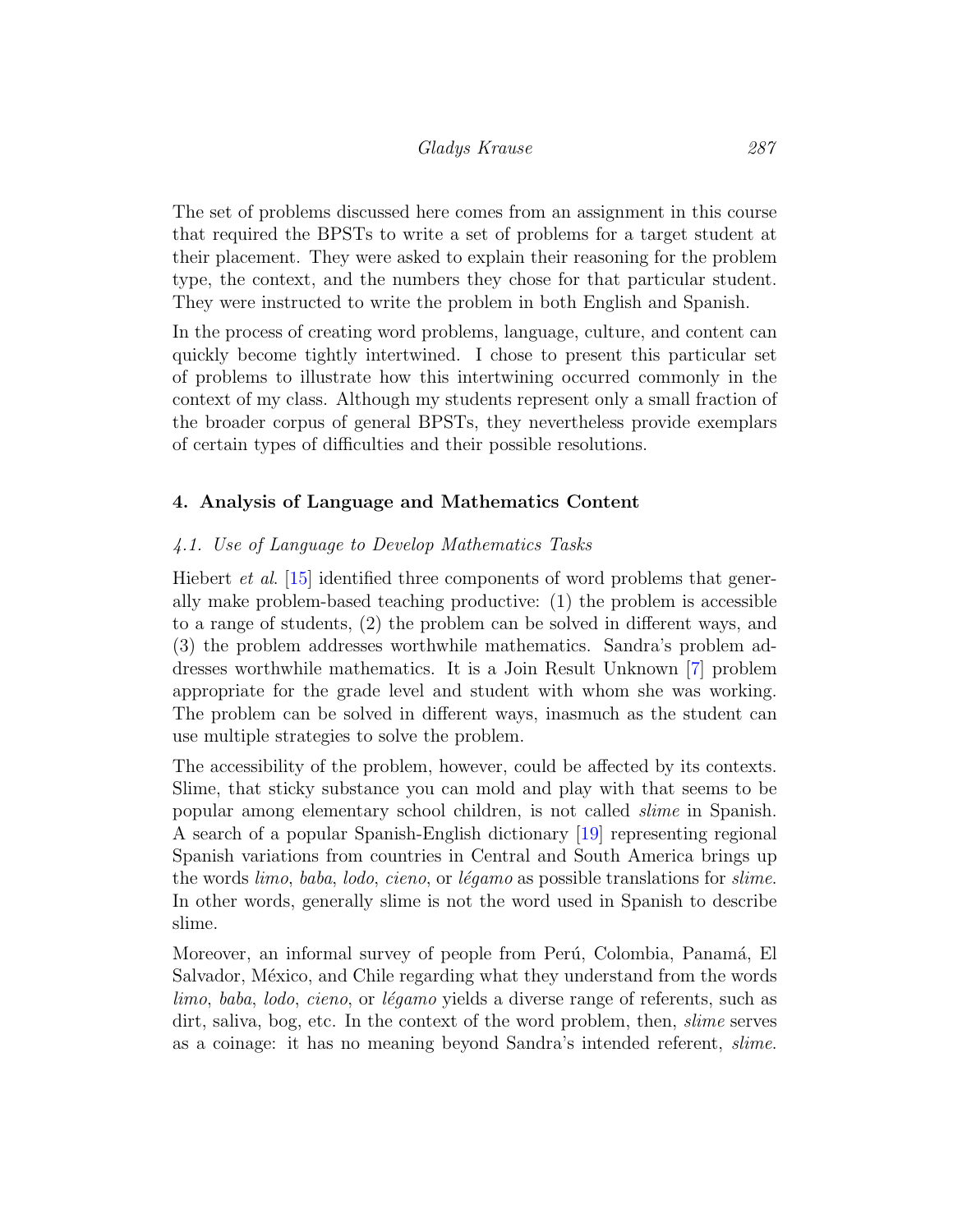Moreover, an attempt to translate the intended concept with a more current and widely used Spanish term yields a multitude of interpretations or meanings depending on the particular variety of Spanish a speaker employs, such that the resulting impression given to the speaker might not fit with the intended content of the problem. That is, translation even into a more "standard" Spanish can itself impose an obstacle to understanding.

In his study on using word problems for mathematics instruction in the bilingual classroom, Barwell [\[4\]](#page-12-1) found that students, when assigned the task of creating word problems, drew on their personal experiences in writing them. In my experiences working with bilingual pre-service teachers, I see them using their personal experiences as well. In the example above, the word problem Sandra created uses a mixture of two languages, but it seems that slime is being interpreted as a word Sandra uses in Spanish as well.

For this particular group of BPSTs, despite being Latinx, their schooling has been influenced heavily by the English-language-dominant culture and many may no longer be as familiar with the culture many of their students bring into the classroom. That is, as BPSTs in the southern United States, they will likely work with Latinx students whose cultural background has become less prominent in their own thinking. This is a particularly important observation for educators of bilingual teachers in the U.S. The structure we currently have for preparing our bilingual teachers is founded on what a monolingual and monocultural group of students need.

As a field, we currently have few resources that speak to the needs of bilingual multicultural students in mathematics instruction. The components of word problems identified by Hiebert et al. [\[15\]](#page-13-7) are important; however, because they are also broad they mask the complexity of the language when designing word problems. For example, consider the following problem written by Lucía:

Rubí ayudó a lavar 24 platos a su mamá, para celebrar el cumpleanos de su hermanito Axel. Ella colocó 6 platos en cada mesa. ¿Cuántas mesas pudo llenar con los platos?

Lucía translated the problem as follows:

Rubí helped to wash 24 dishes for her mother to celebrate her little brother Axel's birthday party. How many tables could she set with plates, if she used 6 plates for each table?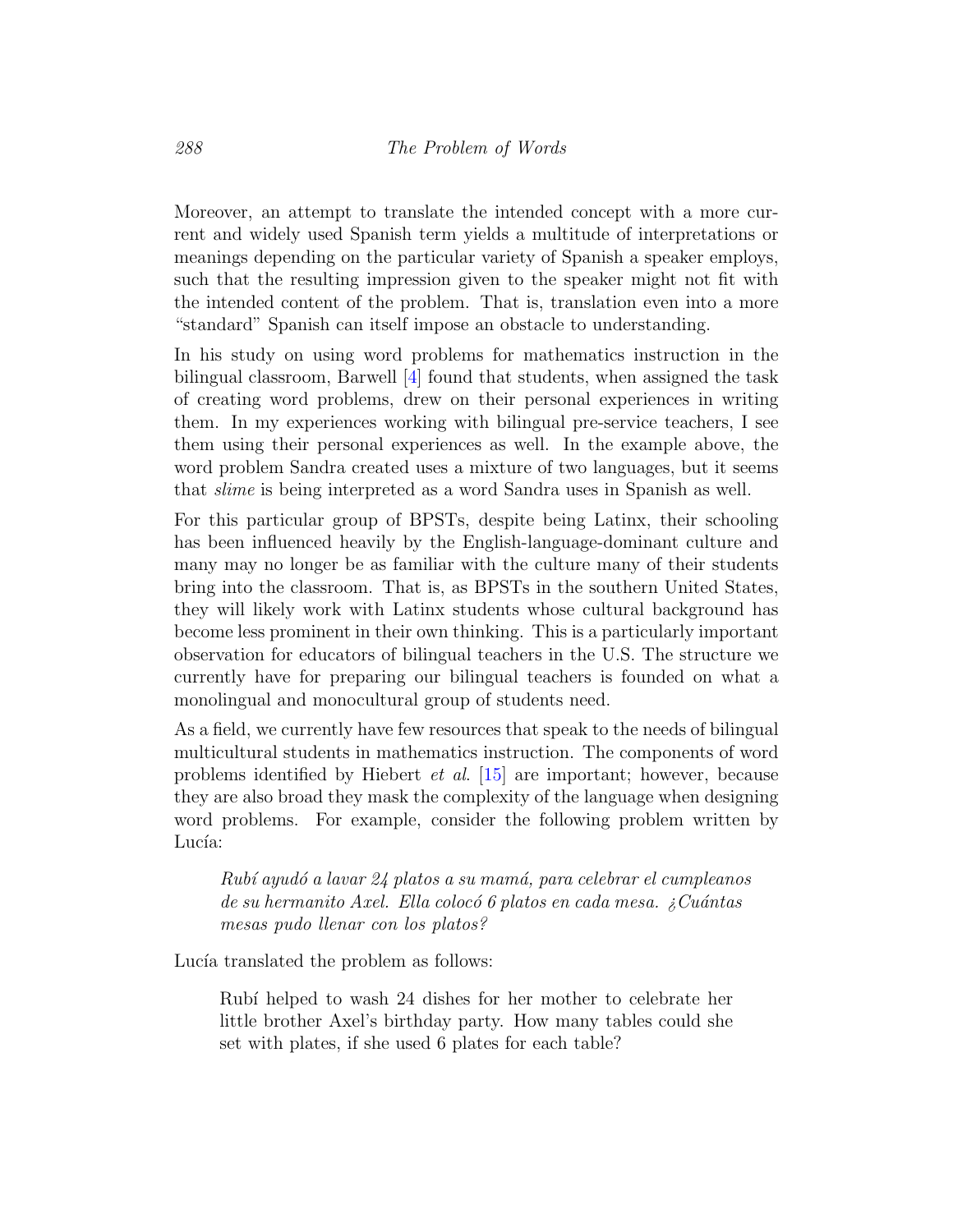The word llenar is not the equivalent of set, at least in that particular context: it is more suggestive of "filling in." To a native Spanish speaker that can make a big difference, particularly if students are following the action stated in the problem to directly model the action it describes. That is, the act of "filling in" does not seem to match the act of "setting" a table.<sup>[1](#page-9-0)</sup>

#### 4.2. Selecting Numbers to Develop Mathematics Tasks

In a study of number choice for equal sharing fraction problems, Empson, et al. [\[11\]](#page-12-8) describe the specific numbers in Equal Sharing problems as a factor that can influence (a) the accessibility of a problem for a child, (b) the knowledge a child might use to solve the problem, and (c) the mathematics that can be addressed. In an earlier study, Greer [\[14\]](#page-13-9) described how the numbers in elementary story problems have a significant influence on which arithmetic operation is selected in solving the problem.

Let us once again look at Sandra's number choices for the problem she wrote. She stated that for 12 and 7, she would expect the student to use her fingers to add the numbers. This information is supported by her observations in the classroom. In her explanation for 31 and 19, however, she anticipated that her student would use the standard algorithm of addition, also noting that the student would be required to re-group here.

Sandra's second number choice is quite appropriate. The numbers are well chosen because the student can "change" the the first number from 31 to 30 by removing a 1, add 19, and add the 1 back, or change the second number 19 to 20 by adding a 1, then add 31 and subtract a 1 to balance things out. In either case, the operations the student needs to perform are very similar, but the student has an opportunity to solve the problem without using any standard procedures if he or she does not remember one or the other of them. Also, the numbers provide space for the student to compose and decompose them in a mathematical way that can be used to support her mathematics understanding.

Sandra stated that her last number choice (200, 130) was based on her student's statement that adding larger numbers was difficult for her.

<span id="page-9-0"></span><sup>&</sup>lt;sup>1</sup> Perhaps a pairing that a student might more easily model would be *set* ∼ arreglar ("arrange, order"), or even set  $\sim$  alistar ("ready, prepare").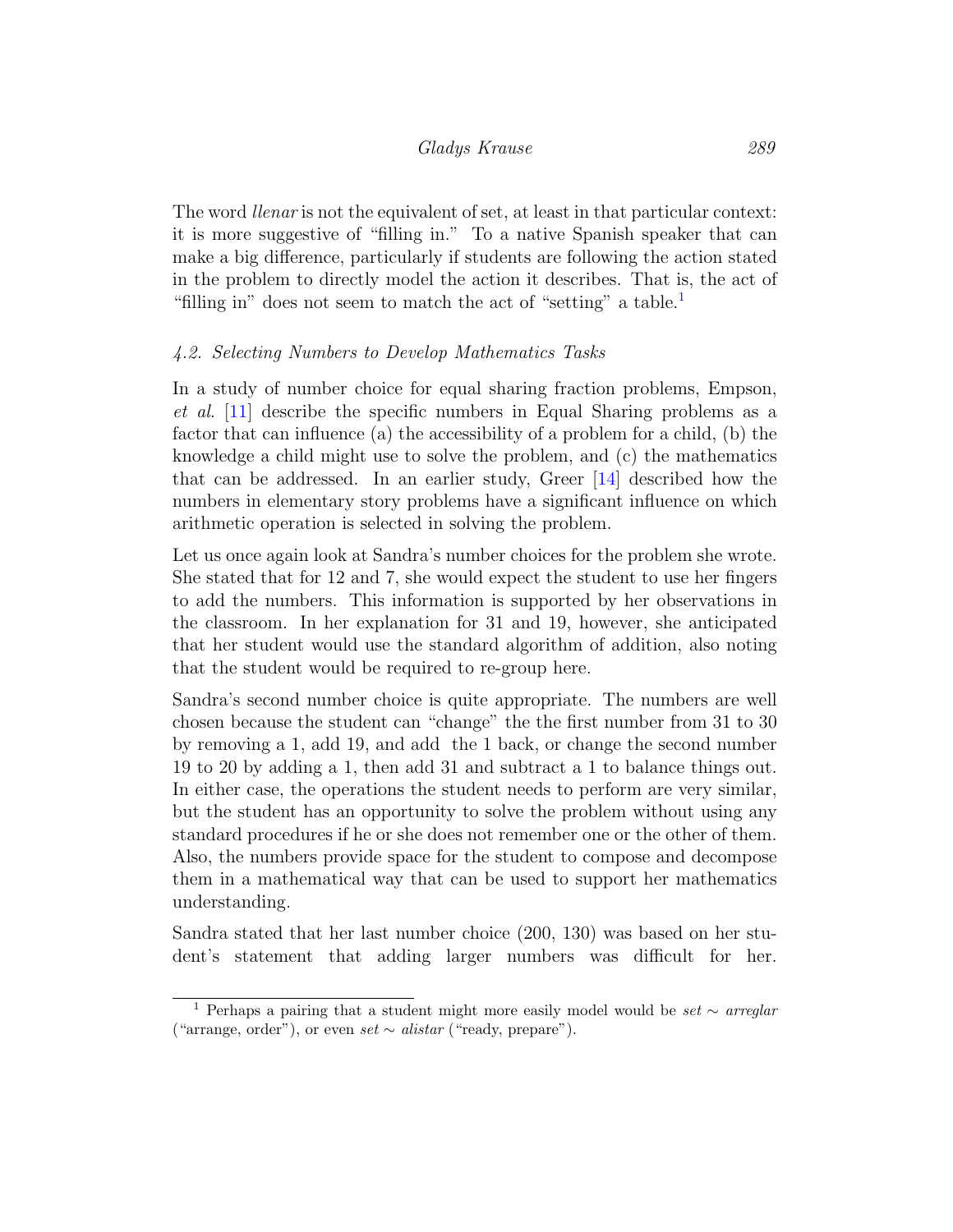She provided no additional detail for this justification. In my experience working with pre-service teachers, this justification is common. It is based on a simple axiom: Because this concept is difficult, I will give students more exercises on this concept.

However, why the concept is difficult for the student is not something preservice teachers typically pay attention to. Generally, they make instructional decisions based on what students do not understand or what they find difficult. However, this focus will eventually make the process of instruction more challenging because the root of the difficulty has not been identified. In that sense, focusing on the knowledge the student might need to solve the problem will provide a more accurate justification and result in a more productive interaction.

I want to highlight here the importance of ensuring that pre-service teachers consider this full line of reasoning and remain aware of the broad range of possible strategies. They should also plan for how they might proceed in light of strategies they have never considered as they engage in the process of learning about writing word problems. This challenge is not specific to BPSTs. However, it is critical for teacher preparation programs that focus on preparing BPSTs to recognize that language preparation needs to go hand in hand with pedagogical practices for teaching mathematics. The two must be incorporated into one unit.

## 5. Conclusions

The exercise of engaging BPSTs in writing their own word problems provided two crucial lessons. First, it enabled them to identify the role that context and culture play in language use when writing mathematics word problems. For example, consider how the mere change from *slime* to *baba* (saliva) in the Spanish version of Sandra's word problem could have affected the context of the problem. The BPST would certainly have needed to change the problem in the Spanish version. The task of writing the problems in both languages promoted language learning and cultural awareness in the particular context of my classroom. These are in fact principal objectives of my work in preparing BPSTs. We had an opportunity to talk about the multiple meanings for the translation of slime, and we understood the impact a single word could have on the course of a well-planned mathematical task.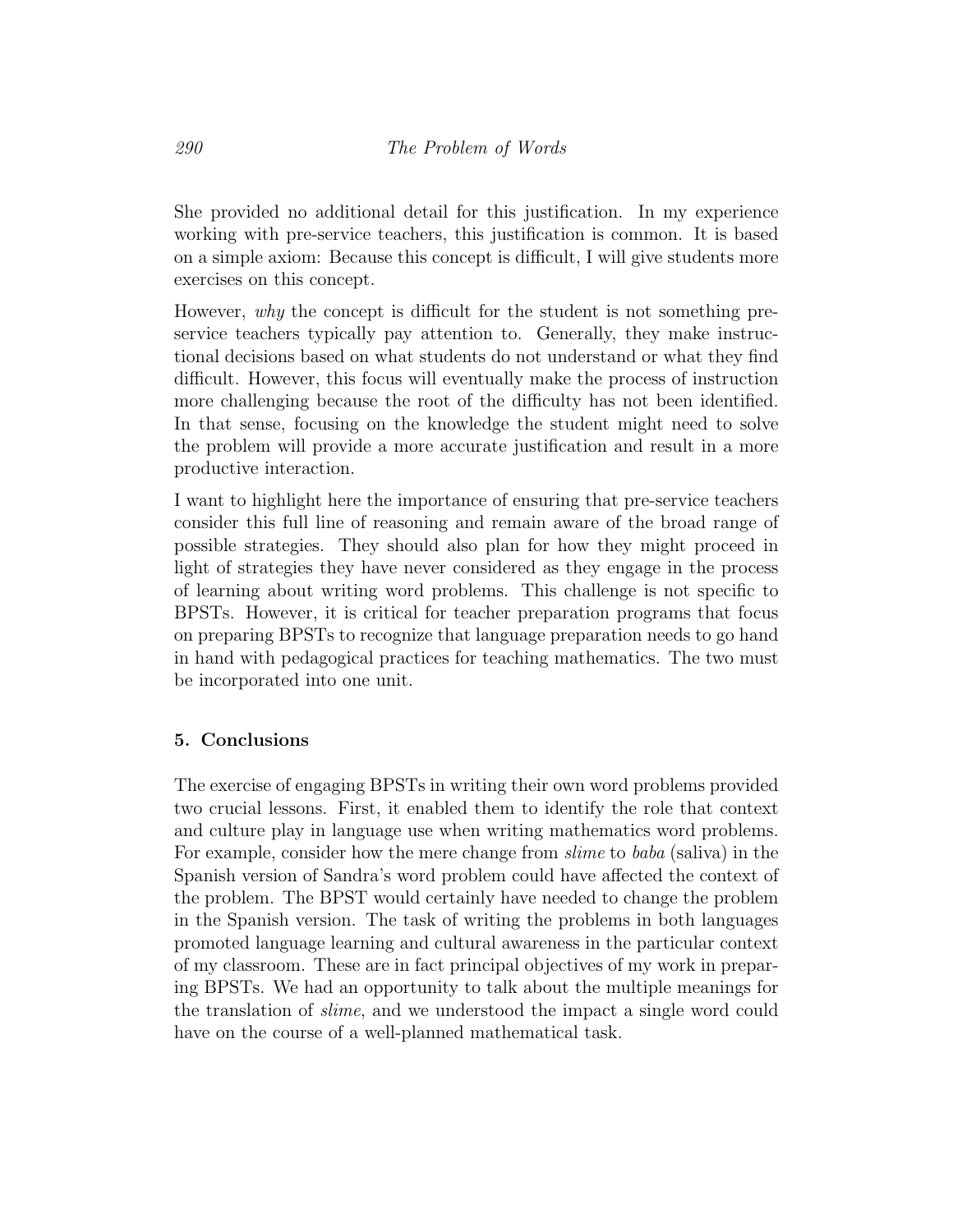Second, this exercise allowed BPSTs to recognize the importance of selecting the numbers in the problem. Number selection can influence the operations children use to solve a problem, demonstrating the knowledge they possess of a particular concept. Going back to Sandra's number choices and her reasons for selecting them, if larger numbers are more difficult for a student to add, the student could potentially decompose the numbers into a set of smaller numbers in order to solve the problem. In this way, the knowledge and understanding students possess is evidenced through the approach they select, which is influenced by the BPST's strategic selection of the numbers.

In 2018, the National Academies of Sciences, Engineering, and Medicine identified practices that have long been recognized as ineffective in, and in fact detrimental to, fostering student engagement in STEM-related content, yet which teachers are still utilizing in working with students whose first language is not English [\[20\]](#page-13-10). The same report noted that this finding was unsurprising given that teachers continue to be ill-equipped to support the learning experiences of this student population. If we already know this, what is delaying a change?

The ideas shared here suggest the need for a conversation in which we study more rigorously what must be required in teacher preparation programs, in particular those programs that prepare BPSTs. Becoming a bilingual teacher is a knowledge-intensive task that requires integrating both the mathematical proficiency and the language practices that are fundamental to educating bilingual students. I encourage the bilingual mathematics education community to build on the ideas presented here to develop instructional practices that support the teaching practices of BPSTs in ways that equip them to work effectively with Spanish-English bilingual students.

#### References

- <span id="page-11-0"></span>[1] Adetula, L. O., "Language factor: Does it affect children's performance on word problems?" Educational Studies in Mathematics, Volume 21 Issue 4 (1990), pages 351–365.
- <span id="page-11-1"></span>[2] Aguirre, J., Mayfield-Ingram, K., & Martin, D., The Impact of Identity in K-8 Mathematics: Rethinking Equity-Based Practices, National Council of Teachers of Mathematics, 2013.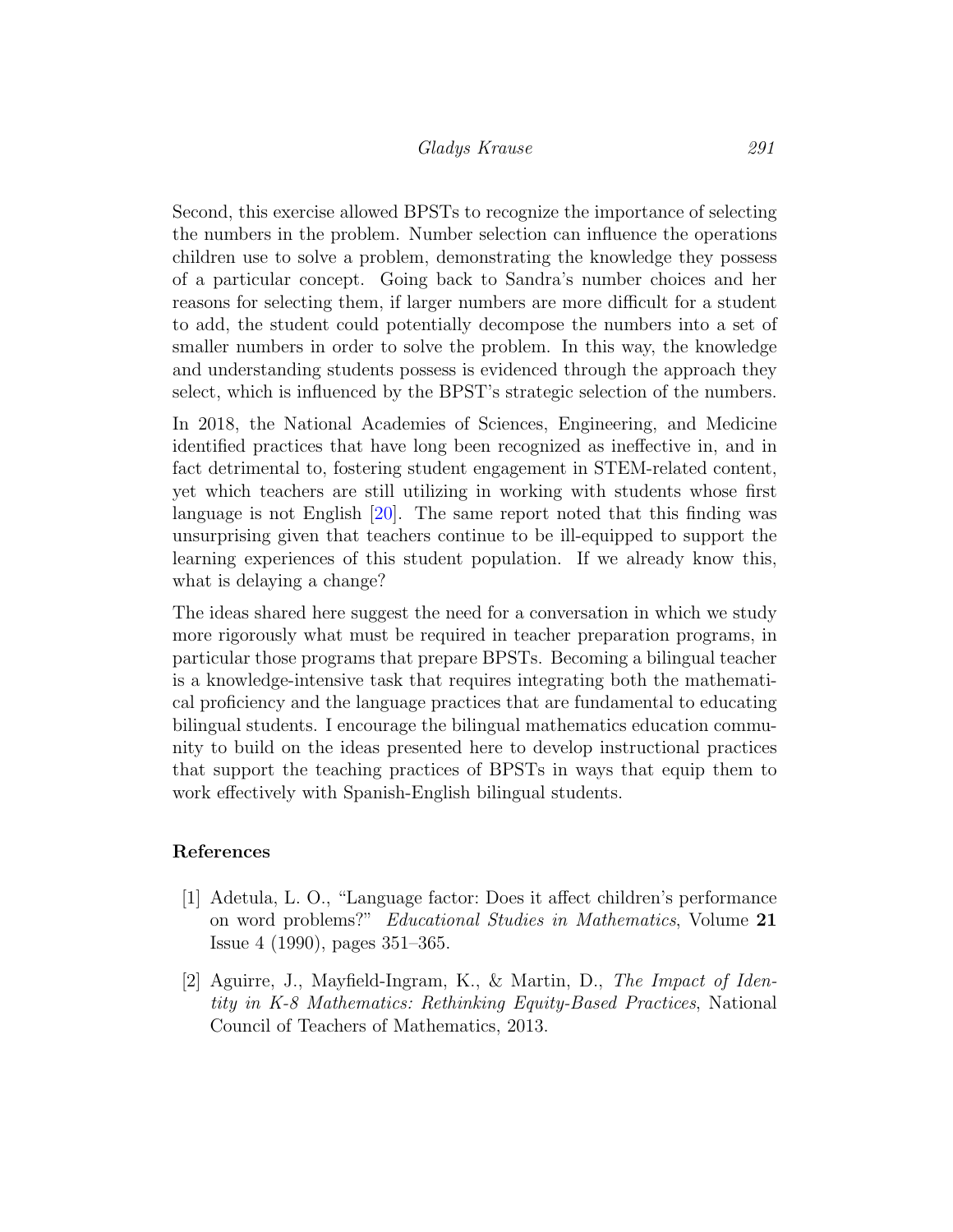- <span id="page-12-0"></span>[3] Barwell, R., "Multilingualism in mathematics classrooms: An introductory discussion," pages 1–13 in Multilingualism in Mathematics Classrooms: Global Perspectives edited by R. Barwell (Multilingual Matters, 2009).
- <span id="page-12-1"></span>[4] Barwell, R., "Mathematical word problems and bilingual learners in England," pages 63–77 in Multilingualism in Mathematics Classrooms: Global Perspectives edited by R. Barwell (Multilingual Matters, 2009).
- <span id="page-12-3"></span>[5] Boaler, J., & Staples, M., "Creating mathematical futures through an equitable teaching approach: The case of Railside School," Teachers College Record, Volume 110 Number 3 (2008), pages 608–645. Available at <https://www.tcrecord.org/content.asp?contentid=14590>, last accessed on January 17, 2022.
- <span id="page-12-5"></span>[6] Bray, W. S., "The power of choice," Teaching Children Mathematics, Volume 16 Issue 3 (2009), pages 178–183.
- <span id="page-12-6"></span>[7] Carpenter, T., Fennema, E., Franke, M. L., Levi, L., & Empson, S. B., Children's Mathematics: Cognitively Guided Instruction, 2nd edition, Heinemann, 2014.
- <span id="page-12-7"></span>[8] Celedón-Pattichis, S., & Ramirez, N., *Beyond Good Teaching: Advanc*ing Mathematics Education for ELLs, National Council of Teachers of Mathematics, 2012.
- <span id="page-12-2"></span>[9] Domínguez, H., "Using what matters to students in bilingual mathematics problems," Educational Studies in Mathematics, Volume 76 Issue 3 (2011), pages 305–328. doi[:10.1007/s10649-010-9284-z](http://dx.doi.org/10.1007/s10649-010-9284-z)
- <span id="page-12-4"></span>[10] Drake, C., Land, T. J., Bartell, T. G., Aguirre, J. M., Foote, M. Q., McDuffie, A. R., & Turner, E. E., "Three strategies for opening curriculum spaces," Teaching Children Mathematics, Volume 21 Issue 6 (2015), pages 346–353.
- <span id="page-12-8"></span>[11] Empson, S., Krause, G., Jacobs, V., "'I Stewed Over that Number Set for Like an Hour Last Night': Purposeful Selection of Numbers for Fraction Story Problems," Journal of Mathematical Behavior, to appear.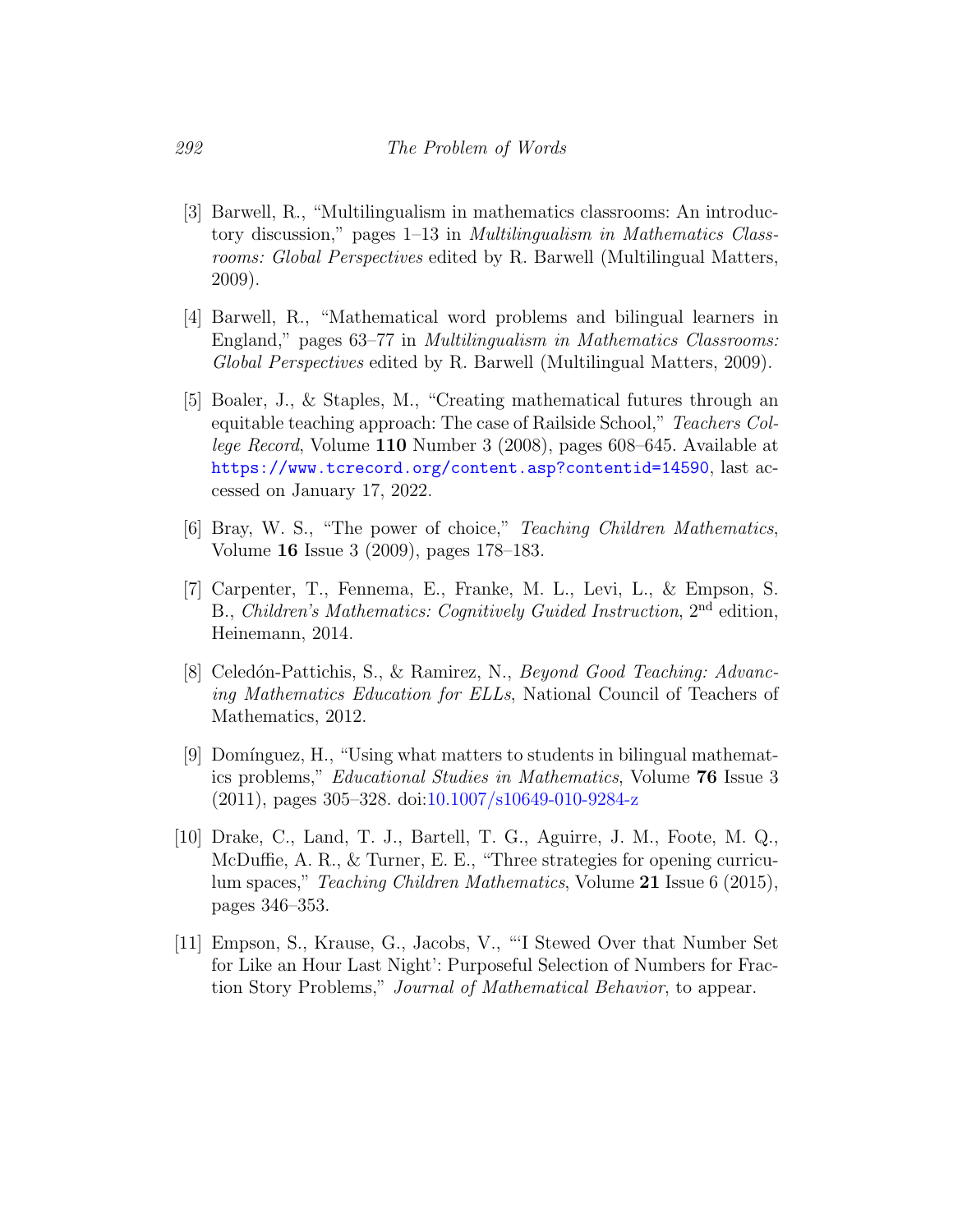- <span id="page-13-1"></span>[12] García, O., & Sylvan, C. E., "Pedagogies and practices in multilingual classrooms: Singularities in pluralities," The Modern Language Journal, Volume 95 (2011), pages 385–400.
- <span id="page-13-6"></span>[13] Ginsburg, H., Entering the Child's Mind: The Clinical Interview in Psychological Research and Practice, Columbia University Press, 1997.
- <span id="page-13-9"></span>[14] Greer, B., "Modelling reality in mathematics classrooms: The case of word problems," Learning and Instruction, Volume 7 Issue 4 (1997), pages 293–307.
- <span id="page-13-7"></span>[15] Hiebert, J., Carpenter, T., Fennema, E., Fuson, K. C., Wearne, D., Murray, H., & Oliver, A., Making Sense: Teaching and Learning Mathematics with Understanding, Heinemann, 1997.
- <span id="page-13-4"></span>[16] Lampert, M., Teaching Problems and the Problems of Teaching, Yale University Press, 2001.
- <span id="page-13-5"></span>[17] Land, T. J., "Teacher attention to number choice in problem posing," The Journal of Mathematical Behavior, Volume 45 (2017), pages 35–46. doi[:10.1016/j.jmathb.2016.12.001](http://dx.doi.org/10.1016/j.jmathb.2016.12.001)
- <span id="page-13-2"></span>[18] Martin-Jones, M., "Bilingual classroom interaction: A review of recent research," Language Teaching, Volume 33 Issue 1 (2000), pages 1–9.
- <span id="page-13-8"></span>[19] Merriam Webster's Spanish-English Dictionary, Merriam-Webster, 2016.
- <span id="page-13-10"></span>[20] National Academies of Sciences, Engineering, and Medicine, English Learners in STEM Subjects: Transforming Classrooms, Schools, and Lives, The National Academies Press, 2018. doi[:10.17226/25182](http://dx.doi.org/10.17226/25182)
- <span id="page-13-0"></span>[21] National Council of Teachers of Mathematics, Principles to Actions: Ensuring Mathematical Success for All, National Council of Teachers of Mathematics, 2014.
- <span id="page-13-3"></span>[22] Secada, W. G., "Degree of bilingualism and arithmetic problem solving in Hispanic first graders," The Elementary School Journal, Volume 92 Issue 2 (1991), pages 213–231.